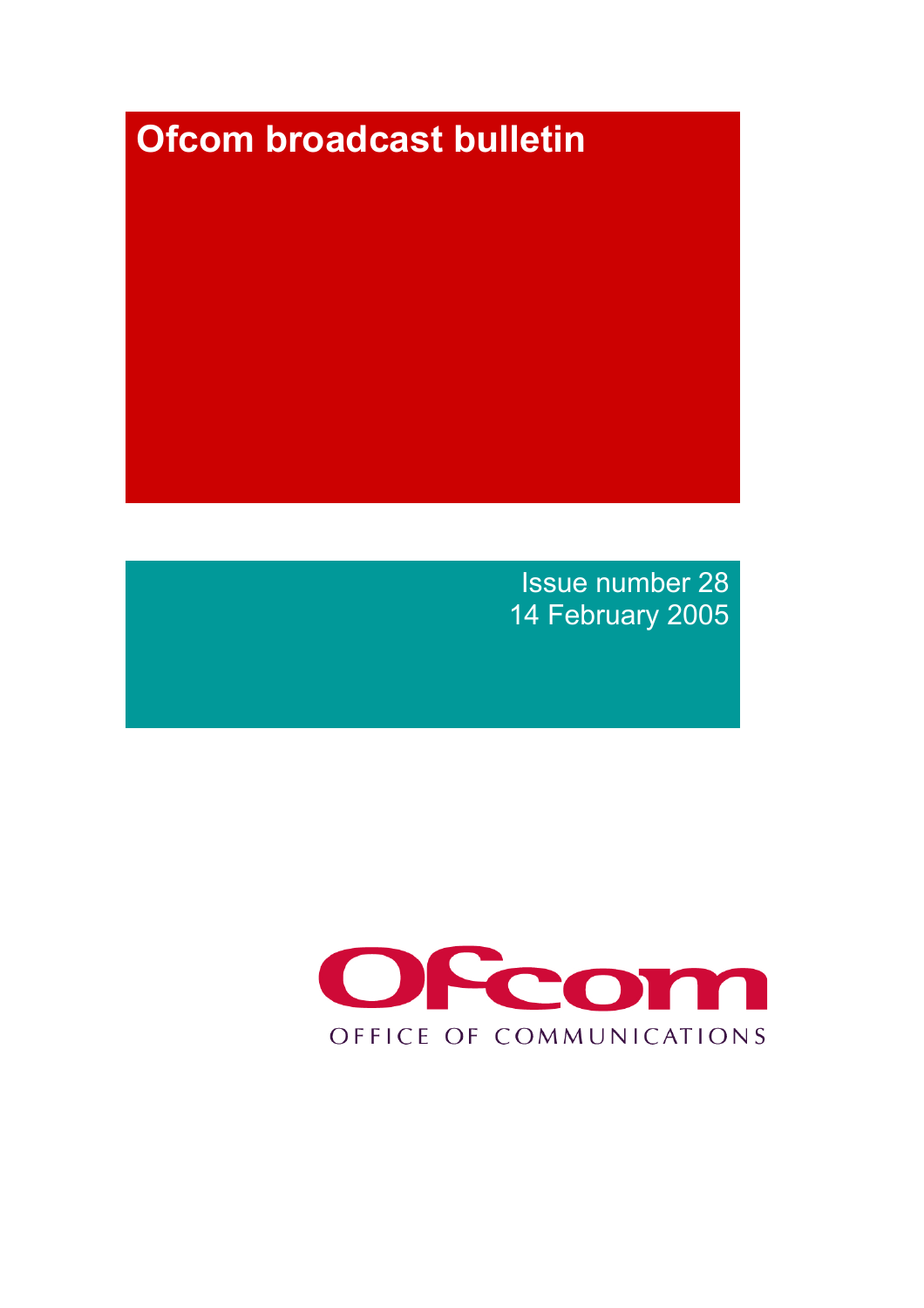Ofcom broadcast bulletin 28 14 February 2005

# **Contents**

| Introduction           | 2 |
|------------------------|---|
| <b>Standards cases</b> |   |
| In Breach              | 3 |
| Resolved               | 6 |

# Not in Breach 8

# **Fairness and privacy complaints**

| Upheld in Part                               | 10  |
|----------------------------------------------|-----|
| Not Upheld                                   | 11  |
| Other programmes not in breach/outside remit | 12. |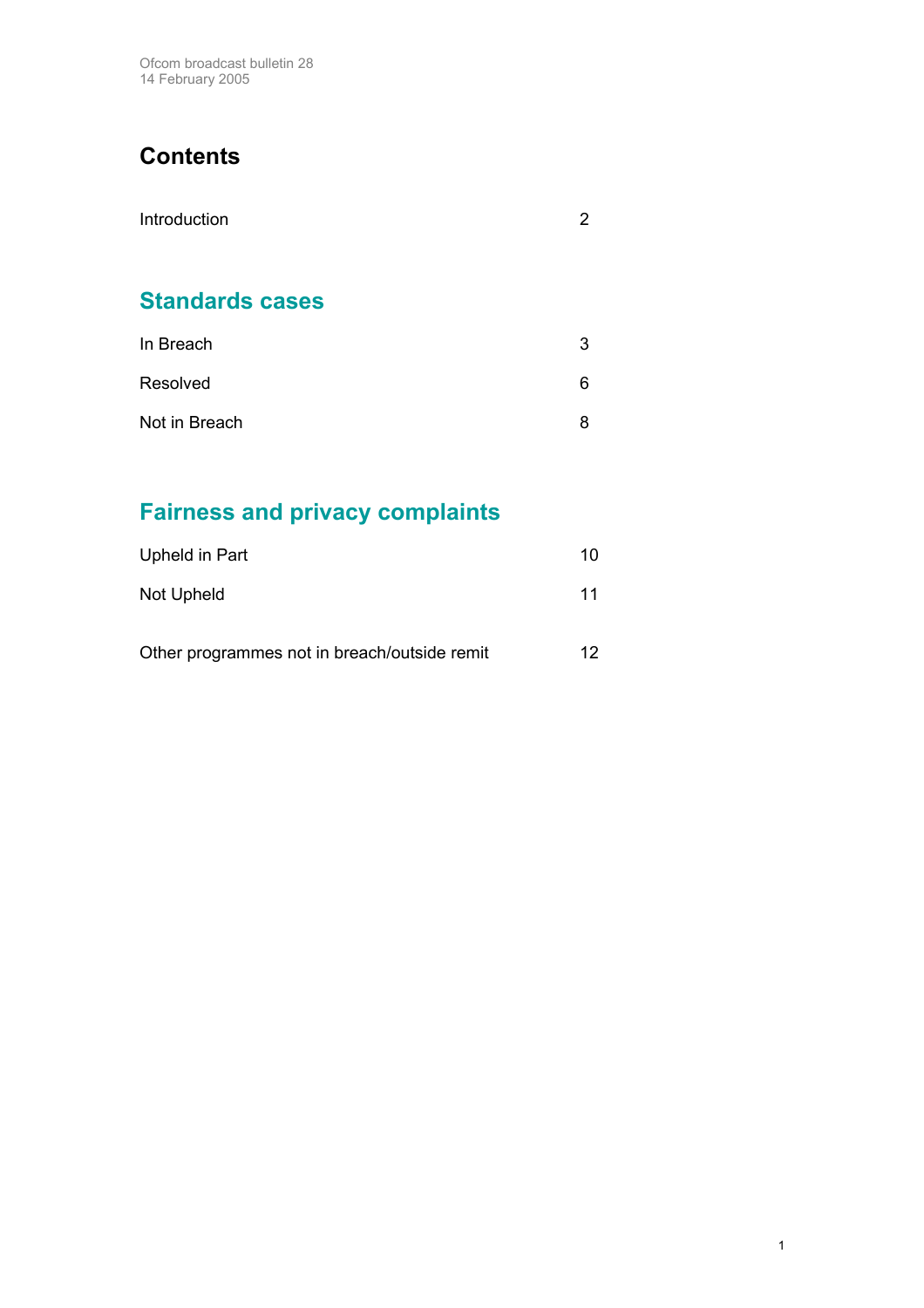# **Introduction**

The Communications Act allows for the Codes of the legacy regulators to remain in force until such time as Ofcom has developed its own Codes. Ofcom has consulted on its new draft Code.

The new Code will be published this year.

The Codes and rules currently in force for broadcast content are:

- Advertising and Sponsorship Code (Radio Authority)
- News & Current Affairs Code and Programme Code (Radio Authority)
- Code on Standards (Broadcasting Standards Commission)
- Code on Fairness and Privacy (Broadcasting Standards Commission)
- Programme Code (Independent Television Commission)
- Programme Sponsorship Code (Independent Television Commission)
- Rules on the Amount and Scheduling of Advertising

*Copies of the full adjudications for Upheld and Not Upheld Fairness and Privacy cases can be found on the Ofcom website: www.ofcom.org.uk*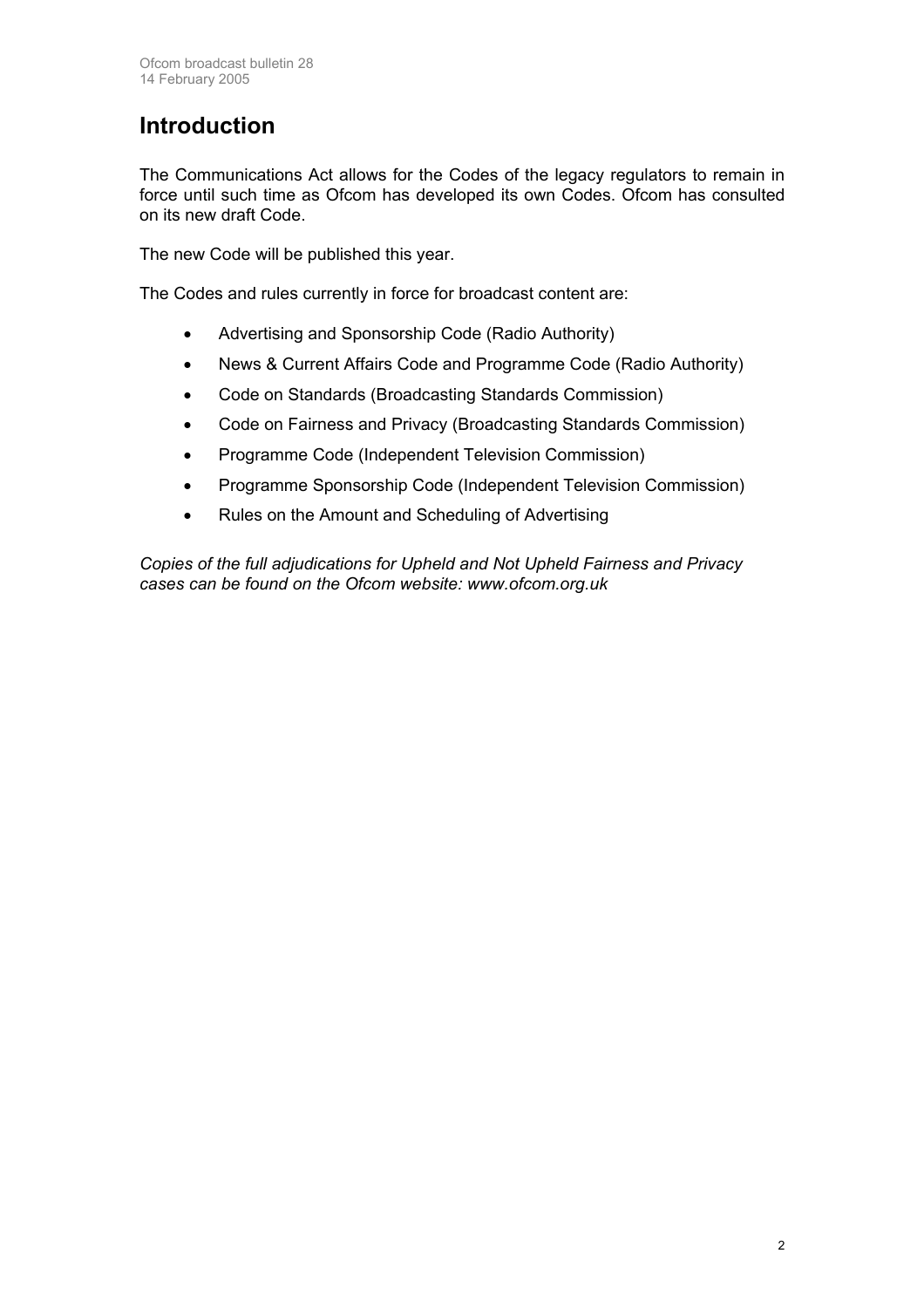## **Standards cases**

### **In Breach**

#### **Interactive Lunch**

*96.4 FM BRMB (Birmingham), 1 October, 12.00*

#### **Introduction**

A cover presenter asked listeners to send jokes into the programme. A listener complained about a racist joke which involved the term "spade".

#### **Response**

BRMB said it believed that the presenter had made a bad misjudgement in relaying the joke and it had therefore immediately instructed him to air an apology, which he repeated several times. The presenter said that he had not understood the joke and its possible repercussions.

Capital Radio Group apologised for the broadcast and added that it deplored any kind of racism. The presenter had been removed from his regular daytime cover duties and everything possible would be done to ensure that such inappropriate content did not feature again.

#### **Decision**

The presenter said that he had not understood the joke he relayed and his immediate apologies went someway towards lessening the offence caused. However we believe that his comments, in this context, were not acceptable for broadcast. While we welcome the broadcaster's assurances, the item was in breach of the Code.

#### **The item was in breach of Section 1.5 (Bad Taste in Humour) of the Code**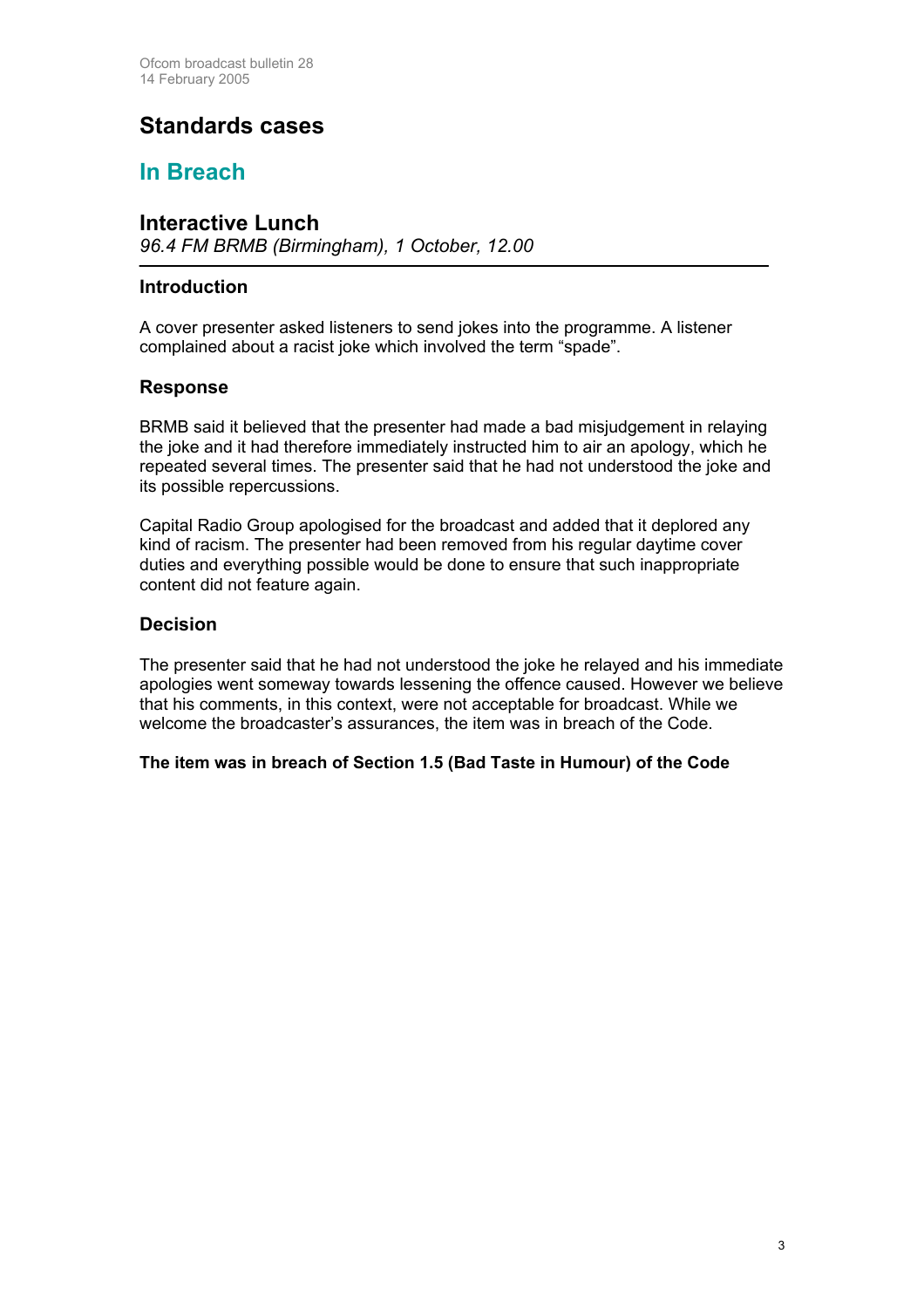#### **Trail for The OC**  *Channel 4, 21 September to 3 October, between 18:00 and 19:00*

#### **Introduction**

13 viewers were concerned about the use of the word "bitch" in this trail for the teen US drama. The trail showed scenes from the programme and finished with a presenter's voice-over saying "Welcome to the OC, bitch". Many viewers were watching with children and felt this was inappropriate at this time of the evening.

#### **Response**

Channel 4 regretted any offence caused to viewers, but felt that the use of this phrase was acceptable. The series deals with the lives of rich and fashionable teenagers in the US and storylines included issues universal to that age group, including difficult family relationships, dilemmas over sex, drugs and alcohol abuse. The series was not targeted at or made for children and the broadcaster took care to schedule the trail during programmes appealing to teenagers and young adults. It was not shown before 6pm, but during programmes such as *Hollyoaks* and *Friends,* which had a similar audience profile to *The OC.* 

The broadcaster stated that the trail reflected the use of word "bitch" in the drama, where friends use it as irreverent mockery rather than in an abusive or aggressive manner. This is in common usage in American youth culture, which children and young people in the UK have incorporated into their own language.

The radio and off-air promotional campaign used this phrase widely. In the trail, the woman used the phrase in the same non-aggressive tone and in the context of reflecting the lives and speech of the characters in the show. The phrasing avoided any suggestion of misogynistic abuse.

Overall, Channel 4 believed that, given the careful scheduling and the context in which the word "bitch" was used, it was unlikely to have caused widespread offence.

#### **Decision**

Programmes on Channel 4 between 18:00 and 19:00 do attract more young people than children. However, children are available to view in large numbers at this time of the evening, and do watch series such as *Hollyoaks* and *Friends*.

We accept that although the majority of *The OC* audience are unlikely to find the word "bitch" offensive, there is a difference between offensive language used in a drama and in a trail for that drama. Viewers of drama series usually have some familiarity with the characters, which provides a context for the use of any offensive language and this can reduce the impact of the offence. Viewers, however, do not specifically choose to watch a trail and consequently may have little knowledge of the programme. In this case, viewers unfamiliar with the programme may not have realised that this phrase was associated with the characters in the series, particularly since it was spoken in a voice-over rather than arising out of any dialogue between the characters.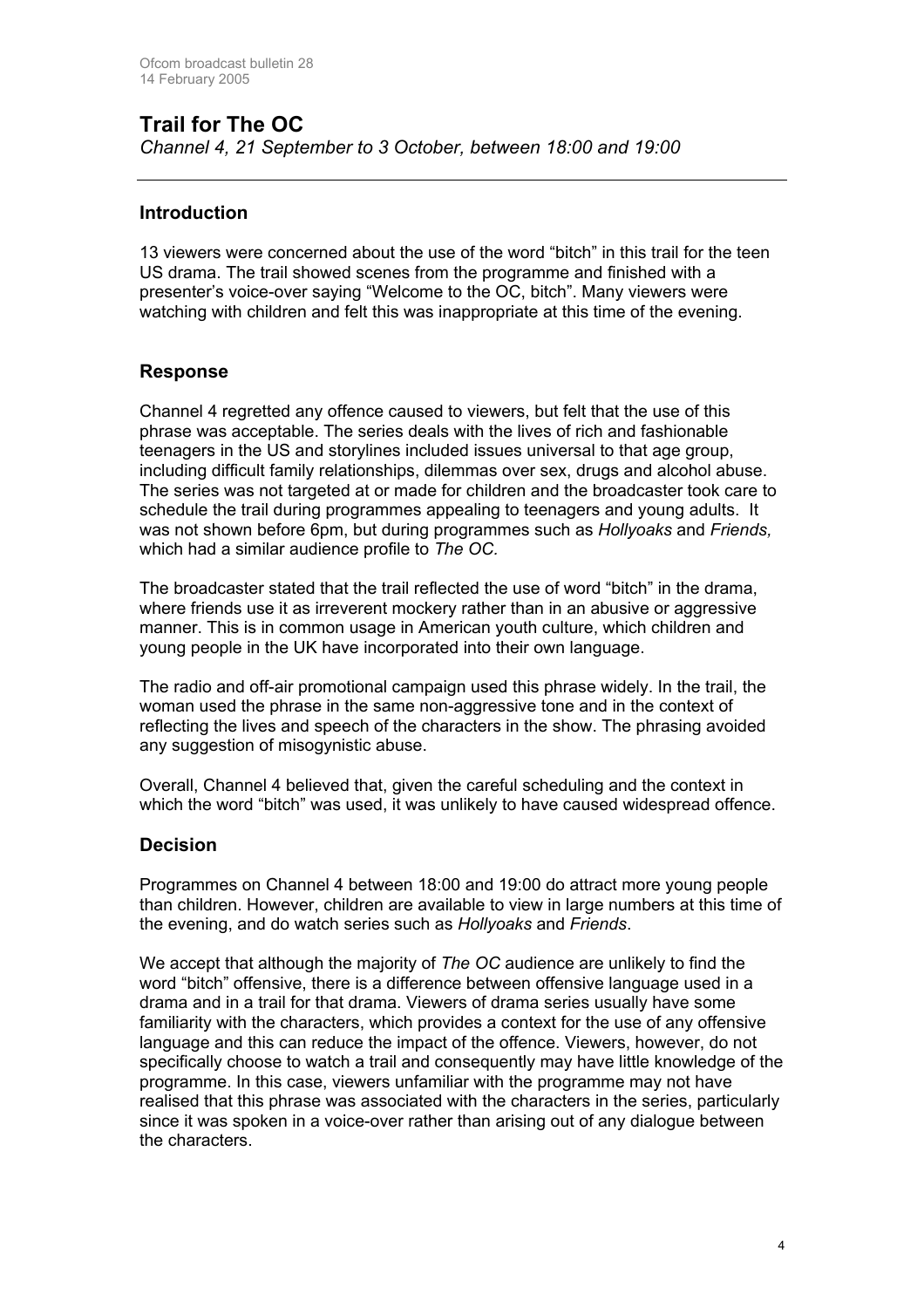We understand parents' concern at their children being exposed to this offensive term unexpectedly. We consider that the repeated transmission of a trail containing this language, where the context was not readily understood, was not appropriate on a widely available channel at this time of the early evening.

**The trail was in breach of Section 1.2 (Family Viewing) and 1.4(iii) (Trailers and Programme Promotions) of the Programme Code.**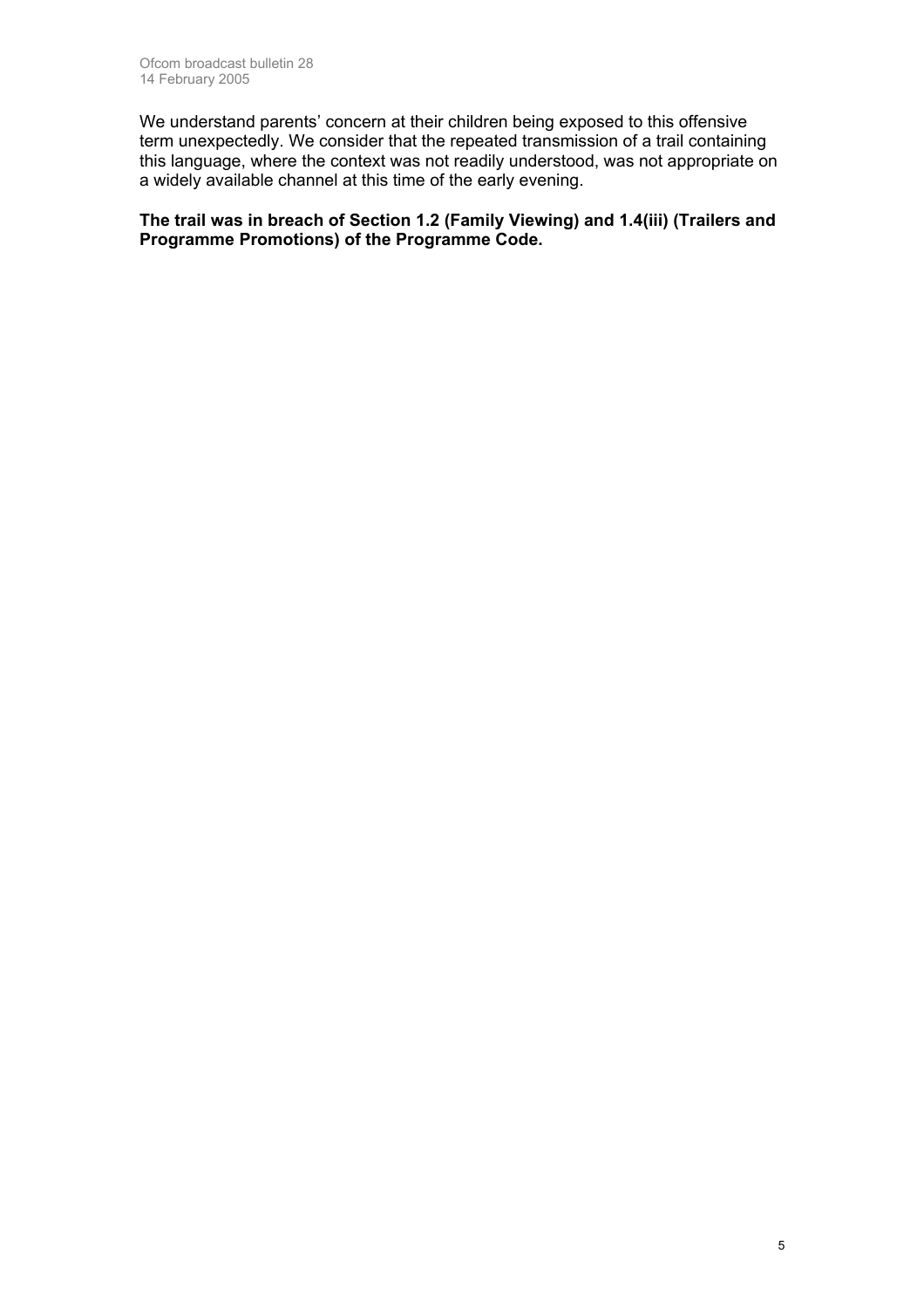# **Resolved**

#### **Debbie Ryan** *Fox FM (Oxford and Banbury), 14 November, 15.45*

#### **Introduction**

Three listeners objected to the presenter's language. While discussing the engagement of Jordan and Peter Andre with her co-presenter, Adam Ball, she said: "Those two are fucking…oh excuse me..." and started laughing, while trying to apologise.

#### **Response**

Fox FM said that the presenter was a professional broadcaster, who, until now, had had an untarnished reputation, and that she issued a full and sincere apology the following week. It believed the incident was a case of the presenter becoming too relaxed in the studio and forgetting where she was – her laughter resulted from nervous shock, rather than insincerity. Capital Radio Group apologised for the momentary slip in standards and the station assured us that it would not be repeated.

#### **Decision**

The presenter's comment was clearly unintentional and we noted that she managed to air a brief but sincere apology, without nervous laughter, prior to the subsequent commercial break. This was reinforced by a formal apology from the station in the following week's programme.

The language the presenter used was clearly unacceptable for broadcast at that time. However we welcome the apologies given and the action taken by the broadcaster which we believe satisfactorily resolves the matter.

#### **Complaints resolved**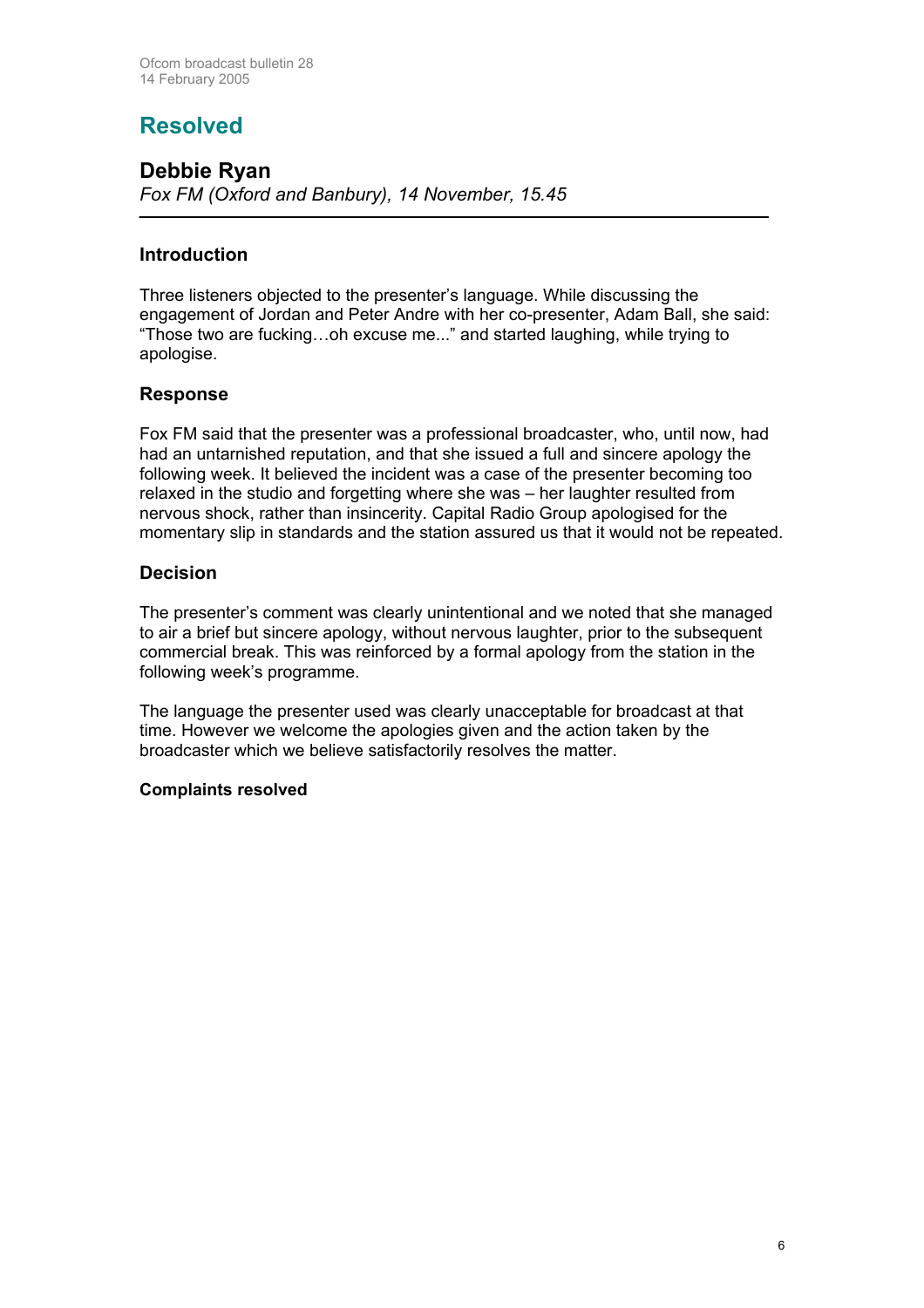#### **Chris Moyles**  *BBC Radio 1, 8 November, 07:00*

#### **Introduction**

Sir Elton John featured as a guest on this edition of the breakfast show. Believing that he was off-air, he used the word "fucking" when describing how difficult he had found it to get out of bed unusually early that morning to appear on the programme. When Sir Elton realised that his comments had been broadcast, both he and the presenter apologised but later in the interview he mischievously suggested that he had this urge, near 10am, that made him want to say *"*bollocks" and "bugger". He also asked whether it was acceptable to use the word "wank". Again the presenter apologised for his remarks.

#### **Response**

The BBC said that Sir Elton John's comments had generated more interest in the press than it had among 'ordinary' listeners. His comments had attracted considerable tabloid coverage the following day and these reports were either inaccurate, incomplete or both.

The broadcaster did not feel that the item had caused widespread offence. Around six million people listened to Radio 1 at that time in the morning but the BBC had received only two complaints about Elton John's language. The Radio 1 audience after 9am changed markedly, with a sharp decline in the number of children aged 14 and under listening; so the audience would have been almost entirely adult. The BBC also felt that the two on-air apologies went some way to mitigate any potential offence. It had reminded the presenter of the need for caution in live interviews.

#### **Decision**

It was obvious that the first swearword was a genuine slip. The further use of mild swearing was intended to be light-hearted and mischievous. In view of the nature of the error, the on-air apologies and the action taken, we consider the matter resolved.

#### **Resolved**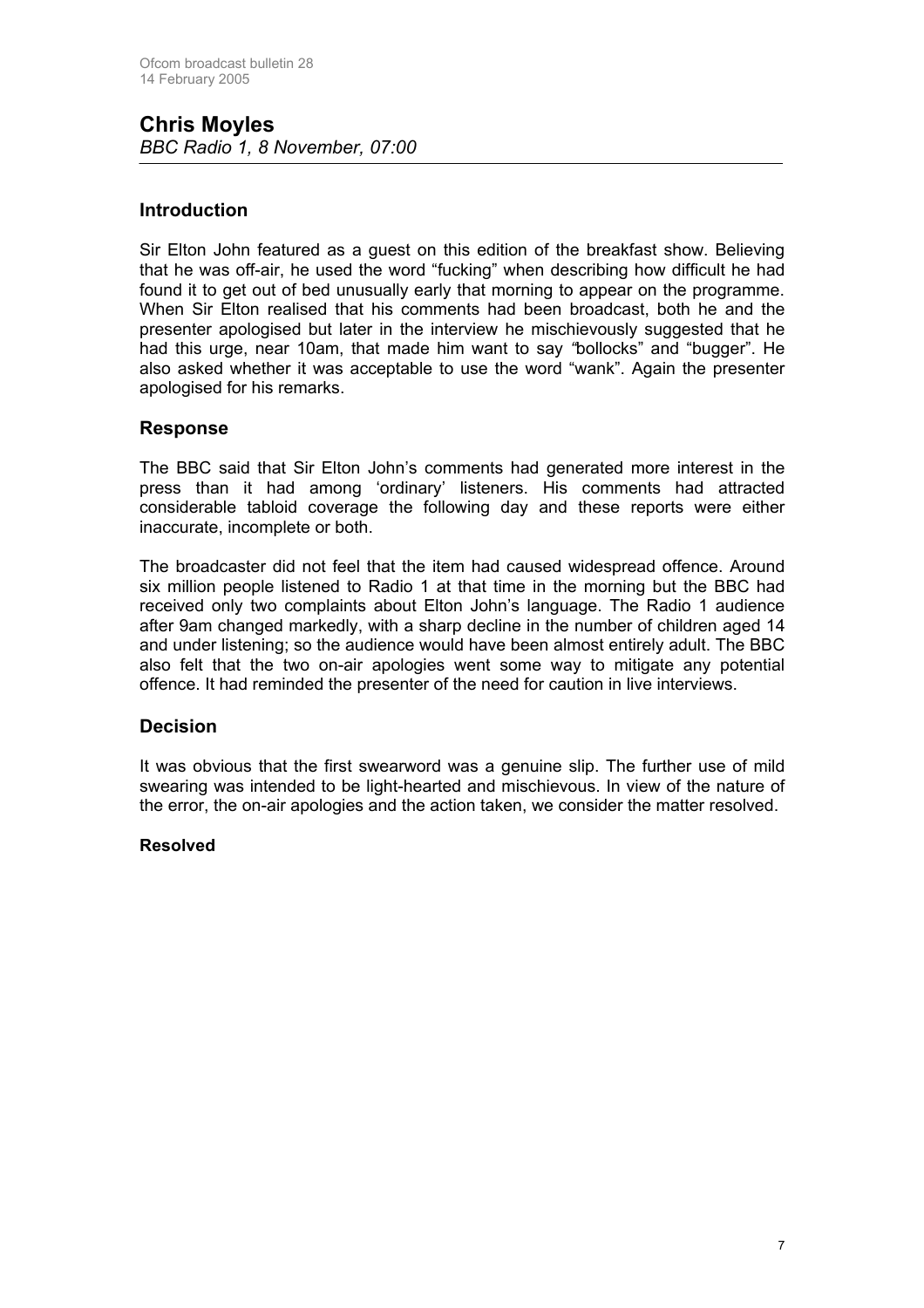# **Not in Breach**

#### **Emmerdale**

*ITV1, 7 & 21 October, 19:00* 

#### **Introduction**

13 viewers complained about Cain's violent attack on Ethan in the episode on 7 October; some were particular offended that the scene occurred in a church. In the episode on 21 October, 27 viewers were concerned about the beating up of a convicted rapist by the roadside. Some viewers believed that this vigilante attack normalised such behaviour.

#### **Response**

#### *7 October*

ITV explained that characters and events associated with the church had always featured strongly in this soap. The clergy, Ashley and Ethan, were key characters and were portrayed as sincere, but fallible men. Ethan had become caught up in Debbie's problems as he had tried to advise this young and disturbed adolescent. When Cain, Debbie's father, had discovered that Debbie was having an 'adult' relationship, he had struck out blindly at the first and obvious target, Ethan. Regular viewers were prepared for Cain's violent reaction as he was incapable of rational analysis and easily resorted to violence.

The build up in the episode conveyed the concern Andy and Debbie had about Cain's potential for violence. However great care was taken to avoid sensationalising the attack. Cain eventually found Ethan in the church, but this grew naturally out of the story as this was Ethan's place of work – the scene was brief and darkly lit. It included two blows, both of which were carefully edited to be out of frame. ITV believe that this scene stayed with acceptable limits for a portrayal of violence before the 9pm watershed.

#### *21 October*

ITV believed it was important for soaps like Emmerdale to deal with challenging issue-based stories, which generated public debate. Frank Bernard had recently served a prison sentence for rape. He had come to live with his mother, Pearl, and her husband Len in the village. This brought to the fore some of the less appealing aspects of human nature from many characters in the village. The couple suffered verbal abuse, damage to their property and ostracism from village society. Against this background, when one of the more aggressive characters in the village, Scott, believed Frank had attacked his sister, the scene was set for a confrontation.

The broadcaster explained that the portrayal of the attack on Frank was very carefully considered. It was edited to reduce the perception of direct violence. Consequently, the broadcast version had all blows out of frame, apart from one punch to the nose. Instead Scott's face, full of hatred, and Frank's bloodied face were relied on for the impression of substantial violence.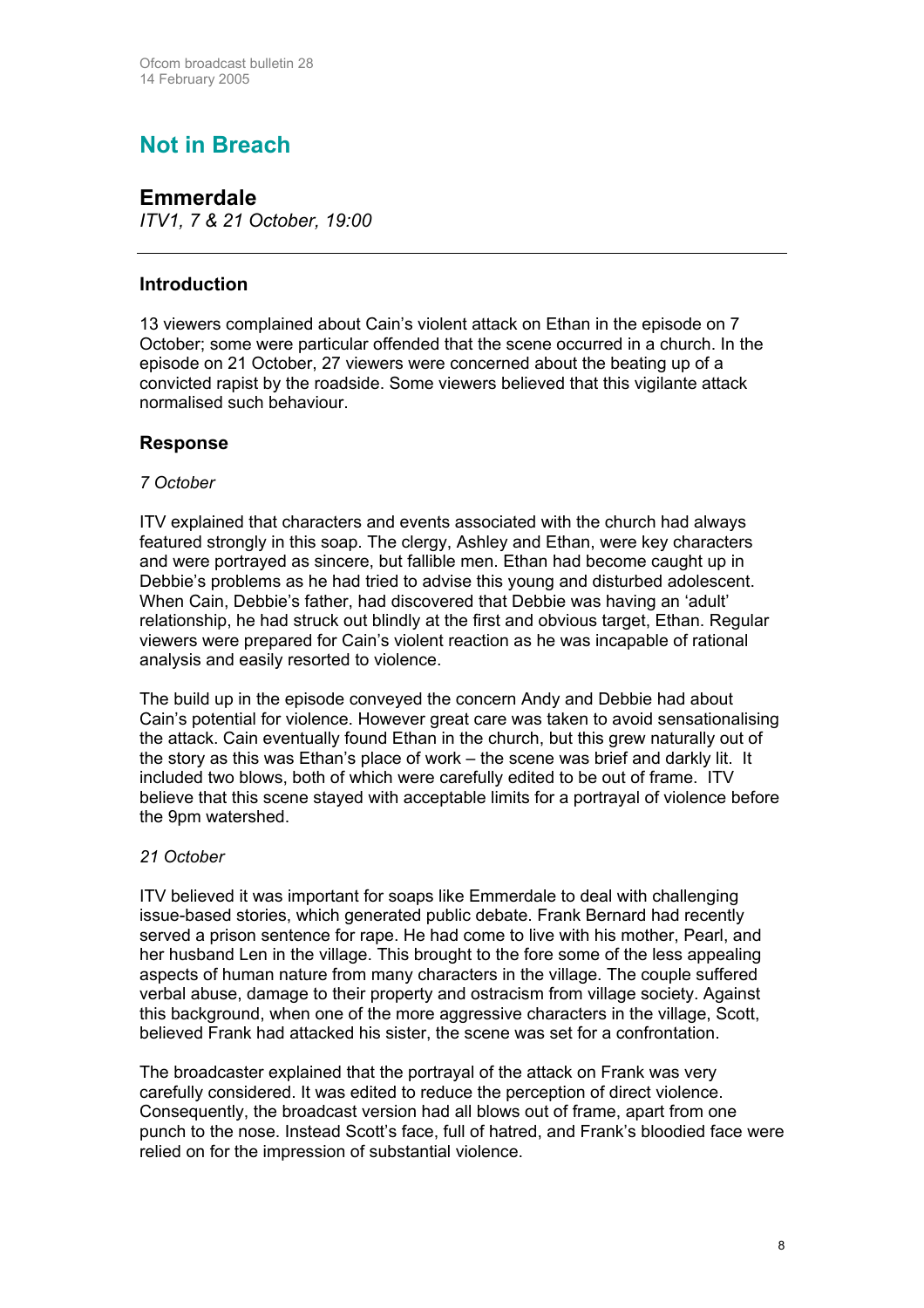ITV stated that Scott and Syd were both made to pay for the attack – Syd left the village and Scott faced criminal charges. The villagers, although deeply set against Frank, were appalled by the attack. Taking the law into your own hands was shown to be a wholly inappropriate response, fruitless and reprehensible.

#### **Decision**

We acknowledge that tension and conflict in personal relationships help build audience interest in soaps. Most regular viewers of soaps such as *Emmerdale* know that certain characters are portrayed as 'baddies' and that their actions can result in violent behaviour, but this is not condoned in storylines. Audience expectation at this time of the early evening, though, is tempered by many adults watching with children, who do not expect the portrayal of violence to be prolonged or to dwell on violent injuries.

#### *7 October*

In this episode, viewers familiar with Cain's violent character would not be surprised at his angry reaction to Debbie's declaration of embarking on an 'adult' relationship. Although the attack on Ethan was carefully filmed to avoid any impact shots, viewers did hear Ethan's head hit the altar and saw the wound on his forehead. However the scene was brief and two other characters stepped in to prevent any further violence. We can understand viewers' concerns about the strength of this attack, but we believe it was appropriately limited.

#### *21 October*

Again the story had been built up, culminating in the attack on Frank. The attack did not show any blows, apart from the initial punch, but it was obviously intended to be brutal from its prolonged nature, the ferocity on Scott's face and the severity of Frank's injuries. At the end of the episode, it was unclear whether Frank had survived. Although some villagers expressed their disquiet at this attack, in both episodes that evening, Scott's family and others voiced their belief that Frank deserved this beating. It was only in later episodes that Scott's behaviour was exposed and resulted in criminal proceedings.

The broadcaster had obviously taken care in the portrayal of the assault on Frank. However we were concerned that the attack's brutality and resulting injuries could have disturbed younger viewers, especially as the severity of the injuries were unclear. This was compounded by the initially morally ambiguous reaction of some of the villagers. Children do not necessarily have to see graphic violence to be upset by a violent assault, if it results in severe injuries and is unresolved. Broadcasters need to bear this in mind when dealing with violence before the 9pm watershed.

On balance however, the violence contained in the scenes was edited in such a way as not to exceed what is generally considered acceptable in a drama at this time of the evening. Both attacks had been well signposted and viewers were expecting a violent reaction from the protagonists.

#### **These programmes were not in breach of the Programme Code**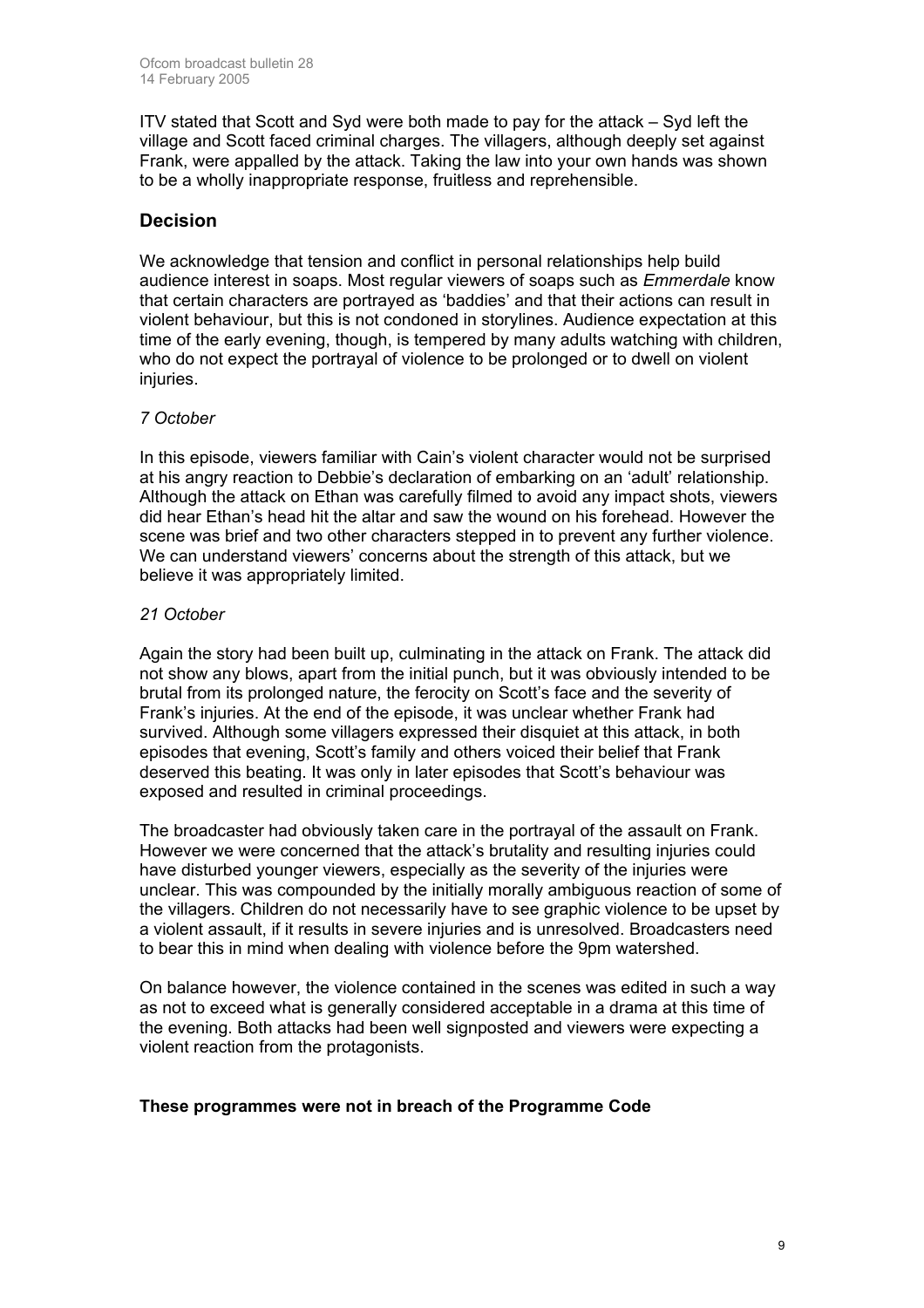### **Fairness and Privacy cases**

Where a complaint is not upheld there is only a note of the outcome. For a copy of the full adjudication, whether the complaint is upheld or not, go to Ofcom's website at [www.ofcom.org.uk/bulletins/](http://www.ofcom.org.uk/bulletins/) or send a stamped addressed envelope to: Ofcom, Riverside House, 2a Southwark Bridge Road, London SE1 9HA.

# **Upheld in Part**

### **Complaint by Mr Terence Gavaghan**

*Correspondent – Kenya: White Terror, BBC2 on 17 November 2002 and BBC World on 30 November and 1 December 2002* 

Ofcom has upheld part of a complaint from Mr Terence Gavaghan that he was treated unfairly in an edition of Correspondent.

The programme looked at British Colonial treatment of suspects in Kenya during the Mau Mau Emergency in the 1950s. Mr Gavaghan was the Officer in Charge of Rehabilitation of the Kenyan Prison Service. He was referred to in the programme and also gave an interview.

Mr Gavaghan complained that he was not told about the full nature of the programme and after giving the interview he requested it was not used.

Ofcom found that it was not unfair for the BBC to use the interview just because they had not given Mr Gavaghan all the details. Most of those details were not considered relevant to his interview. However, the programme makers had raised some serious allegations in the interview which Mr Gavaghan should have been told about before he was interviewed. Failing to do so had led to the programme being unfair.

Not only was his full response to those allegations not included in the programme, but the way in which the part of the interview that dealt with his response, was edited meant his position was not fairly presented. Viewers were left with the impression that he had not been willing to answer the sensitive questions put to him. This was unfair.

For these reasons, Ofcom concluded that it was unfair for the programme makers not to have excluded from the programme that part of Mr Gavaghan's interview which dealt unfairly with these serious allegations.

Unfairness – upheld in part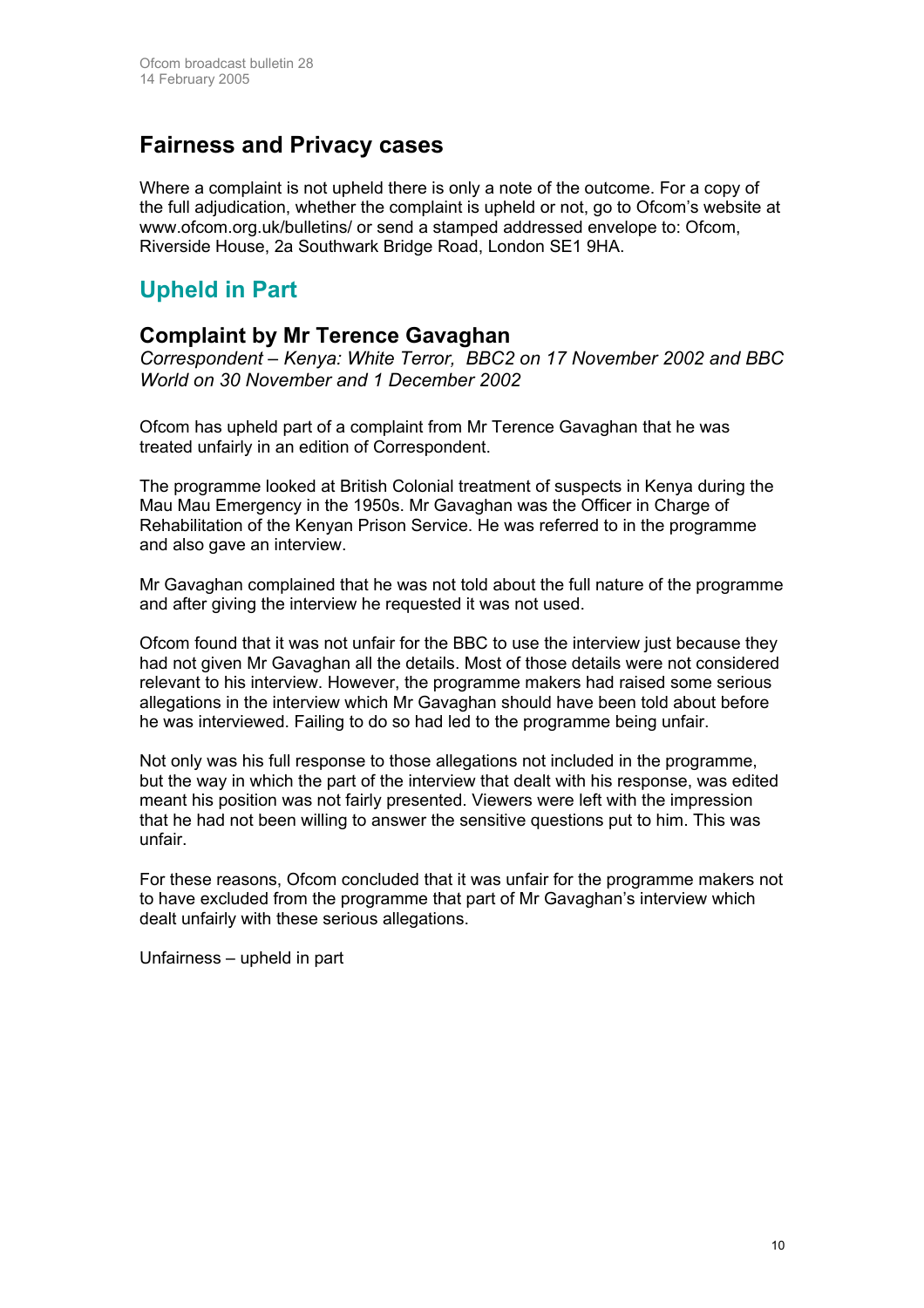# **Not Upheld**

| Complainant                       | Programme                            | Date &<br><b>Broadcaster</b>                  | <b>Type of complaint</b> |
|-----------------------------------|--------------------------------------|-----------------------------------------------|--------------------------|
| Mr X                              | <b>Police Protecting</b><br>Children | BBC <sub>2</sub><br>23 March<br>2004          | Fairness and<br>Privacy  |
| Mr Steven Cumming<br>(and others) | North Tonight                        | Grampian<br><b>Television</b><br>19 July 2004 | <b>Unfair Treatment</b>  |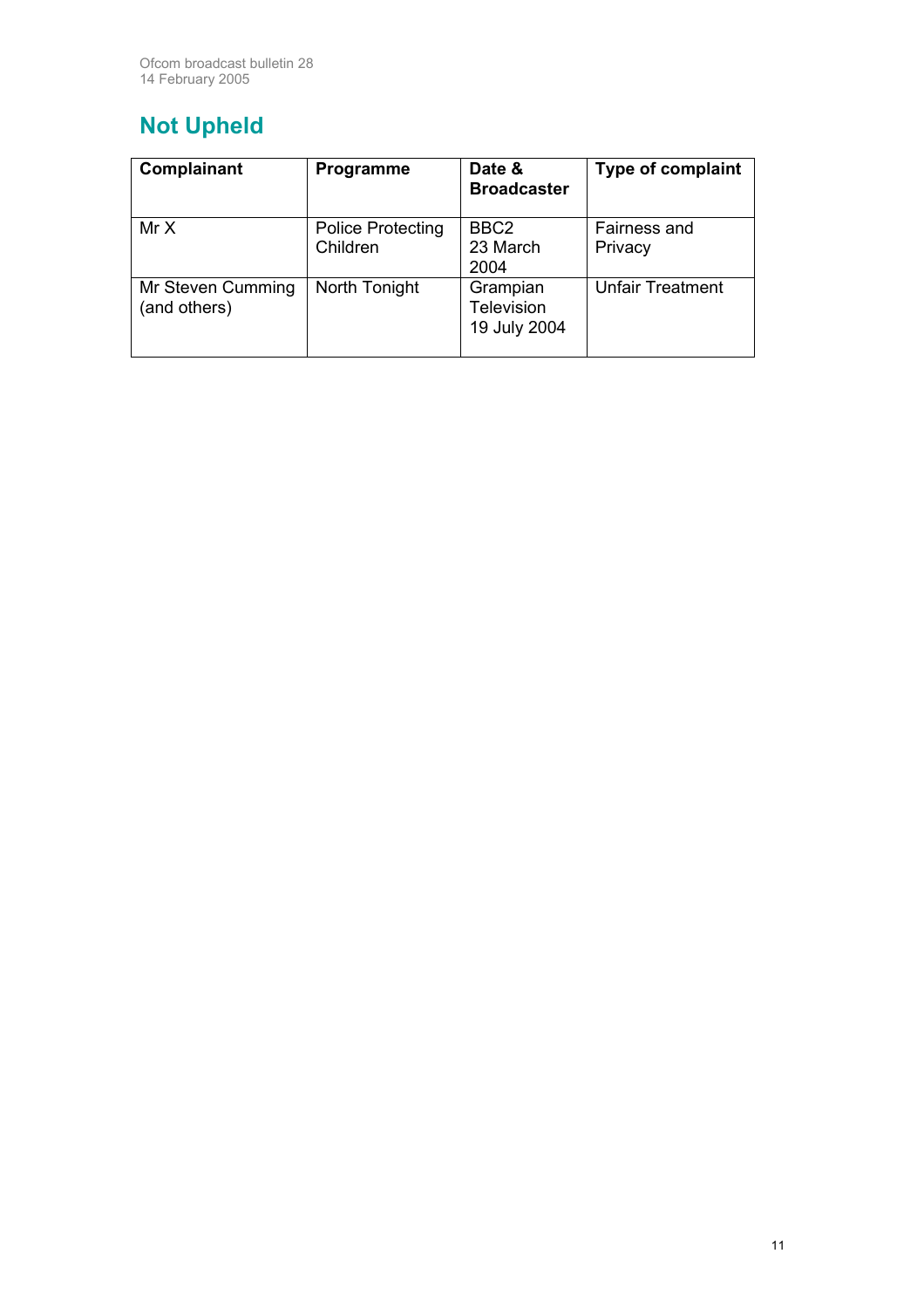# **Other programmes not in breach/out of remit**

**12 January – 25 January**

| Programme                                   | <b>Trans</b><br><b>Date</b> | <b>Channel</b>   | Category         | No. of<br><b>Complaints</b> |
|---------------------------------------------|-----------------------------|------------------|------------------|-----------------------------|
|                                             |                             |                  |                  |                             |
| 100 Greatest Christmas Moments              | 24/12/2004                  | Channel 4        | Language         | 1                           |
| 20 Best Places to Buy in the Sun            | 05/01/2005                  | Channel 4        | Offence          | 1                           |
| 50 Years of TV Weather                      | 31/12/2004                  | BBC <sub>2</sub> | Scheduling       | 1                           |
|                                             |                             |                  | Religious        |                             |
| Abroad Again in Britain                     | 08/01/2005                  | BBC <sub>2</sub> | Offence          | 4                           |
| <b>Adult Channels</b>                       | 06/01/2005                  | Sky              | Sexual Portrayal | 1                           |
| Agatha Christie's Marple                    | 12/12/2004                  | ITV1             | Offence          | 1                           |
| An Audience with Kylie Minogue              | 31/12/2004                  | ITV1             | Offence          | 1                           |
| Anatomy for Beginners                       | 31/01/2005                  | Channel 4        | Offence          | 1                           |
| Anatomy for Beginners                       | 24/01/2005                  | Channel 4        | Offence          | $\mathbf 1$                 |
| <b>BBC News</b>                             | 28/12/2004                  | BBC1             | Offence          | 1                           |
| <b>BBC News</b>                             | 01/01/2005                  | BBC1             | Offence          | $\overline{2}$              |
| Big Cook, Little Cook                       | 04/01/2005                  | <b>CBeebies</b>  | Offence          | 1                           |
| Big Fat Quiz of the Year                    | 27/12/2004                  | Channel 4        | Language         | $\overline{\mathbf{4}}$     |
| Billy Connolly's World Tour of N            |                             |                  |                  |                             |
| Zealand                                     | 10/01/2005                  | BBC1             | Language         | $\overline{2}$              |
| Billy Connolly's World Tour of N<br>Zealand | 14/01/2005                  | BBC <sub>1</sub> | Language         | 1                           |
| Boy Meets Boy                               | 15/11/2004                  | Five             | Sexual Portrayal | $\overline{2}$              |
| Boy Meets Boy                               | 16/11/2004                  | Five             | Sexual Portrayal | $\overline{2}$              |
| Boy Meets Boy                               | 12/11/2004                  | Five             | Sexual Portrayal | 1                           |
| <b>Boy Meets Boy</b>                        | 18/11/2004                  | Five             | Sexual Portrayal | $\overline{\mathbf{4}}$     |
| <b>Brainteaser</b>                          | 13/12/2004                  | Five             | Misleading       | $\overline{4}$              |
|                                             |                             |                  | Religious        |                             |
| <b>Breakfast</b>                            | 07/01/2005                  | BBC1             | Offence          | 3                           |
|                                             |                             |                  | Religious        |                             |
| <b>British Comedy Awards</b>                | 22/12/2004                  | ITV <sub>1</sub> | Offence          | 1                           |
| Channel 4 News                              | 08/01/2005                  | Channel 4        | Offence          | 1                           |
| Channel 4 News                              | 14/01/2005                  | Channel 4        | Language         | 1                           |
| <b>Celebrity Big Brother</b>                | 09/01/2005                  | Channel 4        | Offence          | $\overline{2}$              |
| <b>Celebrity Big Brother</b>                | 12/01/2005                  | Channel 4        | Offence          | $\overline{2}$              |
| Celebrity Big Brother                       | 13/01/2005                  | Channel 4        | Offence          | 1                           |
| Celebrity Big Brother                       | 14/01/2005                  | Channel 4        | Offence          | 1                           |
| Celebrity Big Brother                       | 17/01/2005                  | Channel 4        | Offence          | 1                           |
| Celebrity Big Brother                       | 16/01/2005                  | Channel 4        | Offence          | 1                           |
| Celebrity Big Brother                       | 11/01/2005                  | Channel 4        | Offence          | 1                           |
| Celebrity Big Brother                       | 16/01/2005                  | Channel 4        | Offence          | 1                           |
| Celebrity Big Brother                       | 22/01/2005                  | Channel 4        | Offence          | 1                           |
| Celebrity Fit Club                          | 18/01/2005                  | ITV1             | Offence          | 1                           |
| <b>Celebrity Fit Club</b>                   | 18/01/2005                  | ITV1             | Language         | 1                           |
| Changing Room Goes to Boscastle             | 28/12/2004                  | BBC1             | Offence          | 5                           |
| Channel 4 News                              | 14/12/2004                  | Channel 4        | Impartiality     | 1                           |
| Channel 4 News                              | 10/01/2005                  | Channel 4        | Offence          | 1                           |
| Channel 4 News                              | 11/01/2005                  | Channel 4        | Offence          | 1                           |
| Channel 4 News                              | 01/01/2005                  | Channel 4        | Offence          | $\mathbf 1$                 |
| Christmas in Popworld                       | 18/12/2004                  | Channel 4        | Religious        | 1                           |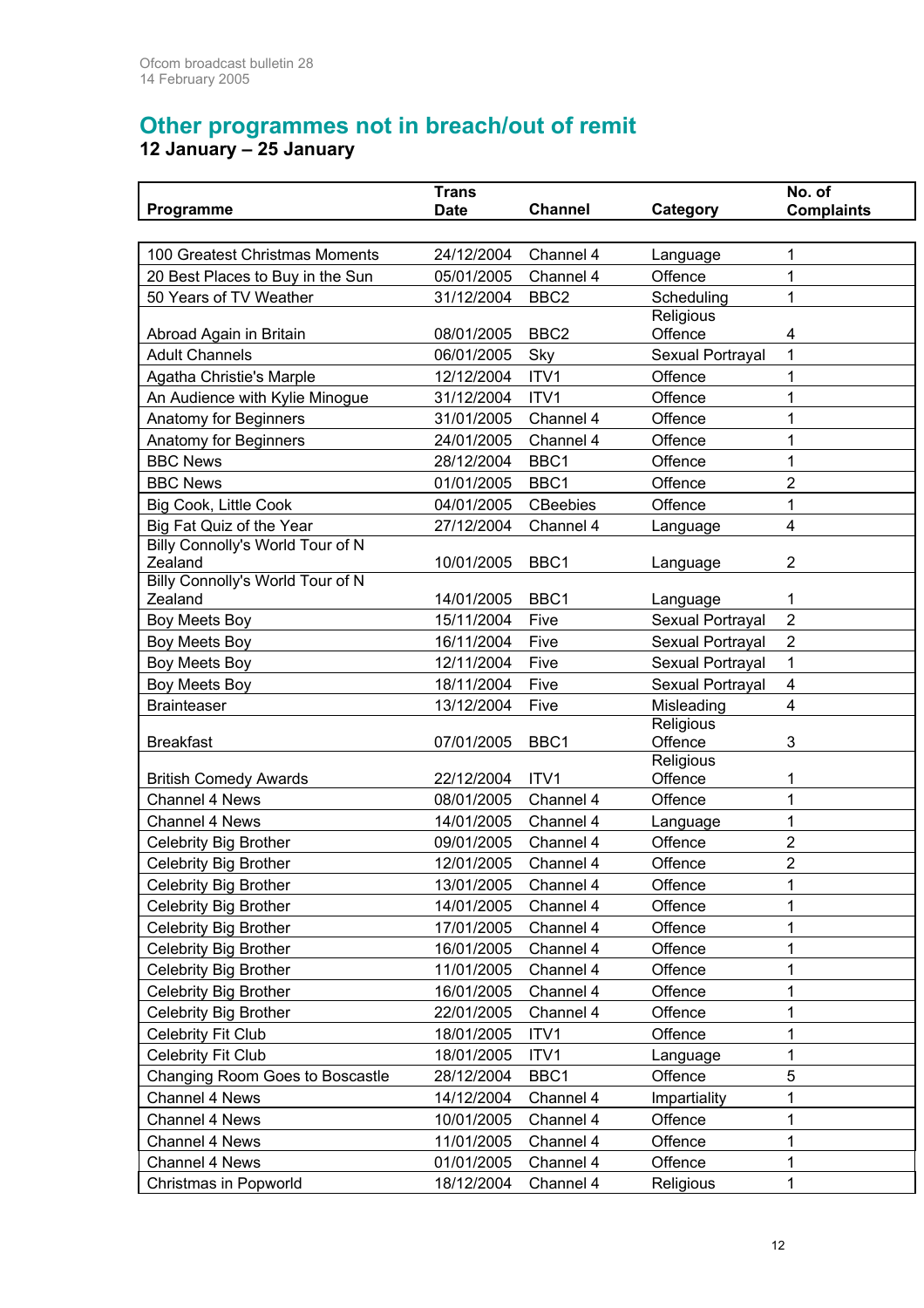|                              |            |                        | Offence          |                  |
|------------------------------|------------|------------------------|------------------|------------------|
|                              |            |                        | Religious        |                  |
| Christmas in Popworld        | 19/12/2004 | Channel 4              | Offence          | $\boldsymbol{2}$ |
| <b>Coronation Street</b>     | 07/01/2005 | ITV1                   | Offence          | 1                |
| <b>Coronation Street</b>     | 01/01/2005 | ITV1                   | Offence          | 1                |
| <b>Desperate Housewives</b>  | 28/12/2004 | Channel 4              | Sexual Portrayal | $\overline{2}$   |
| <b>Desperate Housewives</b>  | 04/01/2005 | Channel 4              | Offence          | 1                |
| <b>Desperate Housewives</b>  | 28/12/2004 | Channel 4              | Offence          | 1                |
| Diary of a Teenage Nudist    | 29/12/2004 | Channel 4              | Sexual Portrayal | 1                |
| dick and dom in da bungalow  | 01/01/2005 | BBC1                   | Offence          | 1                |
| Diggin' It                   | 28/12/2004 | ITV1                   | Offence          | 1                |
| <b>Dispatches</b>            | 11/11/2004 | Channel 4              | Offence          | 3                |
| <b>Dispatches</b>            | 19/11/2004 | Channel 4              | Offence          | 1                |
| <b>Dispatches</b>            | 15/11/2004 | Channel 4              | Offence          | 1                |
| Dispatches                   | 17/11/2004 | Channel 4              | Offence          | 1                |
| Drugland                     | 06/01/2005 | BBC <sub>2</sub>       | Language         | 1                |
| Eastenders                   | 06/01/2005 | BBC1                   | Offence          | 1                |
| Eastenders                   | 07/01/2005 | BBC1                   | Language         | 2                |
| Emmerdale                    | 08/11/2004 | ITV1                   | Language         | $\overline{c}$   |
| Emmerdale                    | 04/01/2005 | ITV1                   | Offence          | 1                |
| Emmerdale                    | 01/01/2005 | ITV1                   | Offence          | 1                |
| Emmerdale                    | 11/01/2005 | ITV1                   | Offence          | 1                |
| Emmerdale                    | 13/01/2005 | ITV1                   | Offence          | 1                |
| Emmerdale                    | 02/01/2005 | ITV1                   | Language         | 1                |
| <b>Family Affairs</b>        | 04/01/2005 | Five                   | Offence          | 1                |
| Fantasy Football: Euro 2004  | 13/06/2004 | ITV1                   | Sexual Portrayal | 1                |
|                              |            | Radio Five             |                  |                  |
| <b>Fighting Talk</b>         | 23/10/2004 | Live                   | Violence         | 1                |
| <b>Five Live</b>             | 29/09/2004 | <b>BBC Radio 5</b>     | Offence          | 1                |
| <b>Five Live</b>             | 07/01/2005 | <b>BBC Radio 5</b>     | Offence          | $\overline{2}$   |
| Game TV (Spin to Win)        | 01/12/2004 | Friendly TV            | Misleading       | 1                |
| <b>GMTV</b>                  | 04/12/2004 | ITV1                   | Offence          | 1                |
|                              |            |                        | Religious        |                  |
| God Channel                  |            | 20/01/2005 God Channel | Offence          | 1                |
| Heresy                       | 23/12/2004 | <b>BBC Radio 4</b>     | Offence          |                  |
| <b>Holby City</b>            | 26/12/2004 | BBC1                   | Violence         |                  |
| Hollyoaks                    | 11/11/2004 | Channel 4              | Offence          | 1                |
| Hollywood TV                 | 08/12/2004 | Hollywood TV           | Offence          | 1                |
| Horizon                      | 13/01/2005 | BBC <sub>2</sub>       | Impartiality     | 1                |
| I'm a Celebrity3             | 01/01/2005 | ITV1                   | Offence          | $\overline{2}$   |
|                              |            | <b>Heart FM</b>        |                  |                  |
| Ian Danter's Sunday Carve Up | 12/12/2004 | 100.7                  | Offence          | 2                |
| <b>ITV News</b>              | 14/12/2004 | ITV1                   | Accuracy         | 1                |
| <b>ITV News</b>              | 04/01/2005 | ITV1                   | Offence          | 1                |
| <b>ITV News</b>              | 11/01/2005 | ITV1                   | Offence          | 1                |
| <b>ITV News</b>              | 13/01/2005 | ITV1                   | Offence          | 1                |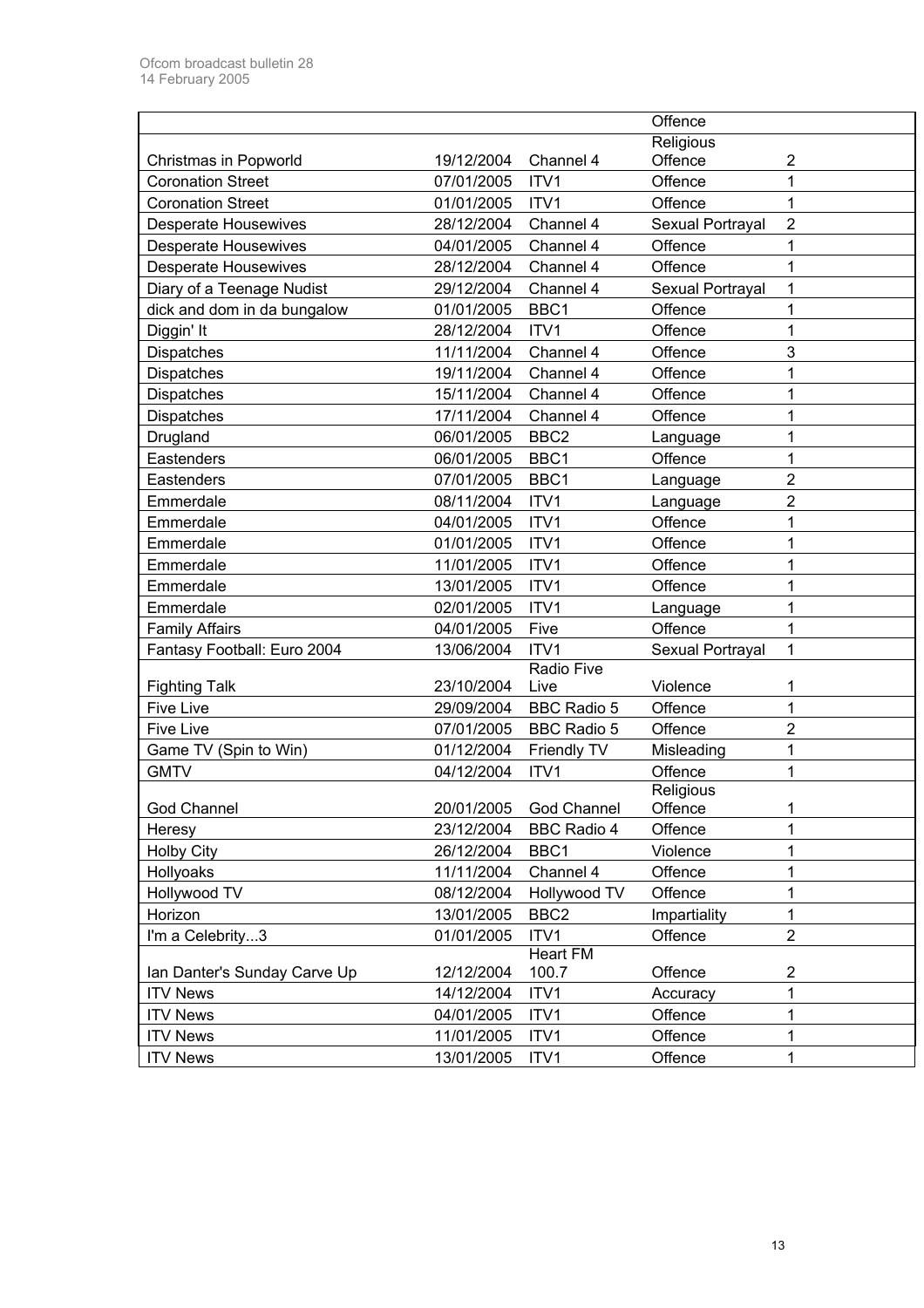|                                        | <b>Trans</b> |                              |                  | No. of            |
|----------------------------------------|--------------|------------------------------|------------------|-------------------|
| Programme                              | <b>Date</b>  | <b>Channel</b>               | Category         | <b>Complaints</b> |
|                                        |              |                              |                  |                   |
| <b>ITV News</b>                        | 15/01/2005   | ITV1                         | Offence          | 1                 |
| <b>ITV News Tsunami Special Report</b> | 02/01/2005   | ITV1                         | Offence          | 1                 |
| Jazz FM                                | 06/01/2005   | Jazz FM                      | Offence          | 1                 |
| Jo Whiley                              | 15/12/2004   | <b>BBC Radio 1</b>           | Offence          | 1                 |
| La Femme Musketeer                     | 28/12/2004   | Channel 4<br><b>Hallmark</b> | Violence         | 1                 |
| Law and Order                          | 20/12/2004   | channel                      | Offence          | 1                 |
| LBC Programme                          | 04/12/2004   | LBC97.3                      | Offence          | 1                 |
| <b>LBC Programme</b>                   | 01/01/2005   | LBC97.3                      | Offence          | 1                 |
| Mega-Tsunami: Wave of Destruction      | 05/01/2005   | <b>UKTV</b>                  | Scheduling       | 1                 |
| Ministry of Mayhem                     | 01/01/2005   | ITV1                         | Offence          | 1                 |
| Ministry of Mayhem                     | 08/01/2005   | ITV1                         | Sexual Portrayal | 1                 |
| <b>Miss Marple</b>                     | 12/12/2004   | ITV1                         | Sexual Portrayal | 1                 |
| Neighbours                             | 18/01/2005   | BBC1                         | Offence          | 1                 |
| Nine Live QUiz TV                      | 26/11/2004   | E <sub>4</sub>               | Offence          | 1                 |
| Nine Live QUiz TV                      | 06/12/2004   | E <sub>4</sub>               | Offence          | 1                 |
| Nine Live QUiz TV                      | 05/12/2004   | E <sub>4</sub>               | Offence          | 1                 |
| Nine Live QUiz TV                      | 08/12/2004   | E <sub>4</sub>               | Offence          | 1                 |
| Nine Live QUiz TV                      | 15/12/2004   | E <sub>4</sub>               | Offence          | 1                 |
| Package Holiday Undercover             | 12/01/2005   | ITV2                         | Offence          | 1                 |
|                                        |              |                              | Religious        |                   |
| Panjab Radio                           | 07/01/2005   | Panjab Radio                 | Offence          | 1                 |
| Panorama                               | 14/11/2004   | BBC1                         | Offence          | 1                 |
| Pool Coverage Sky Sports Extra         | 10/11/2004   | Sky One                      | Offence          | 1                 |
| Popworld                               | 02/01/2005   | Channel 4                    | Offence          | 1                 |
| QI                                     | 19/11/2004   | BBC <sub>2</sub>             | Offence          | 1                 |
| Quiz TV                                | 25/11/2004   | Quiz TV                      | Misleading       | 1                 |
| Radio Clyde                            | 08/01/2005   | Radio Clyde                  | Accuracy         | 1                 |
| Richard and Judy                       | 06/12/2004   | Channel 4                    | Language         | 3                 |
| Richard and Judy                       | 08/12/2004   | Channel 4                    | Scheduling       | 4                 |
| Richard and Judy                       | 05/01/2005   | Channel 4                    | Language         |                   |
| Robinson                               | 05/10/2004   | TV <sub>3</sub>              | Offence          | 1                 |
| Royal Variety Performance              | 15/12/2004   | BBC1                         | Offence          | 1                 |
| Scissor Sisters Filthy Gorgeous video  | 05/01/2005   | <b>TMF</b>                   | Sexual Portrayal | $\mathbf{1}$      |
| Scissor Sisters Filthy Gorgeous video  | 08/01/2005   | Five                         | Sexual Portrayal | $\overline{2}$    |
| Scissor Sisters Filthy Gorgeous video  | 09/01/2005   | <b>MTV</b>                   | Sexual Portrayal | 1                 |
| Seven Brides for Seven Brothers        | 18/12/2004   | ITV1                         | Offence          | 1                 |
| <b>Sky News</b>                        | 26/12/2004   | <b>Sky News</b>              | Offence          | 1                 |
| <b>Sky News</b>                        | 04/01/2005   | <b>Sky News</b>              | Offence          | 1                 |
| So You Think You're Safe?              | 12/01/2005   | Sky One                      | Offence          | $\overline{2}$    |
| Swing Time                             | 23/12/2004   | BBC <sub>2</sub>             | Offence          | 1                 |
|                                        |              |                              | Religious        |                   |
| T <sub>4</sub>                         | 02/01/2005   | Channel 4                    | Offence          |                   |
| T <sub>4</sub>                         | 08/01/2005   | Channel 4                    | Language         | 1                 |
| Talksport                              | 13/12/2004   | Talksport                    | Misleading       | 1                 |
| Talksport                              | 01/01/2005   | Talksport                    | Language         | 1                 |